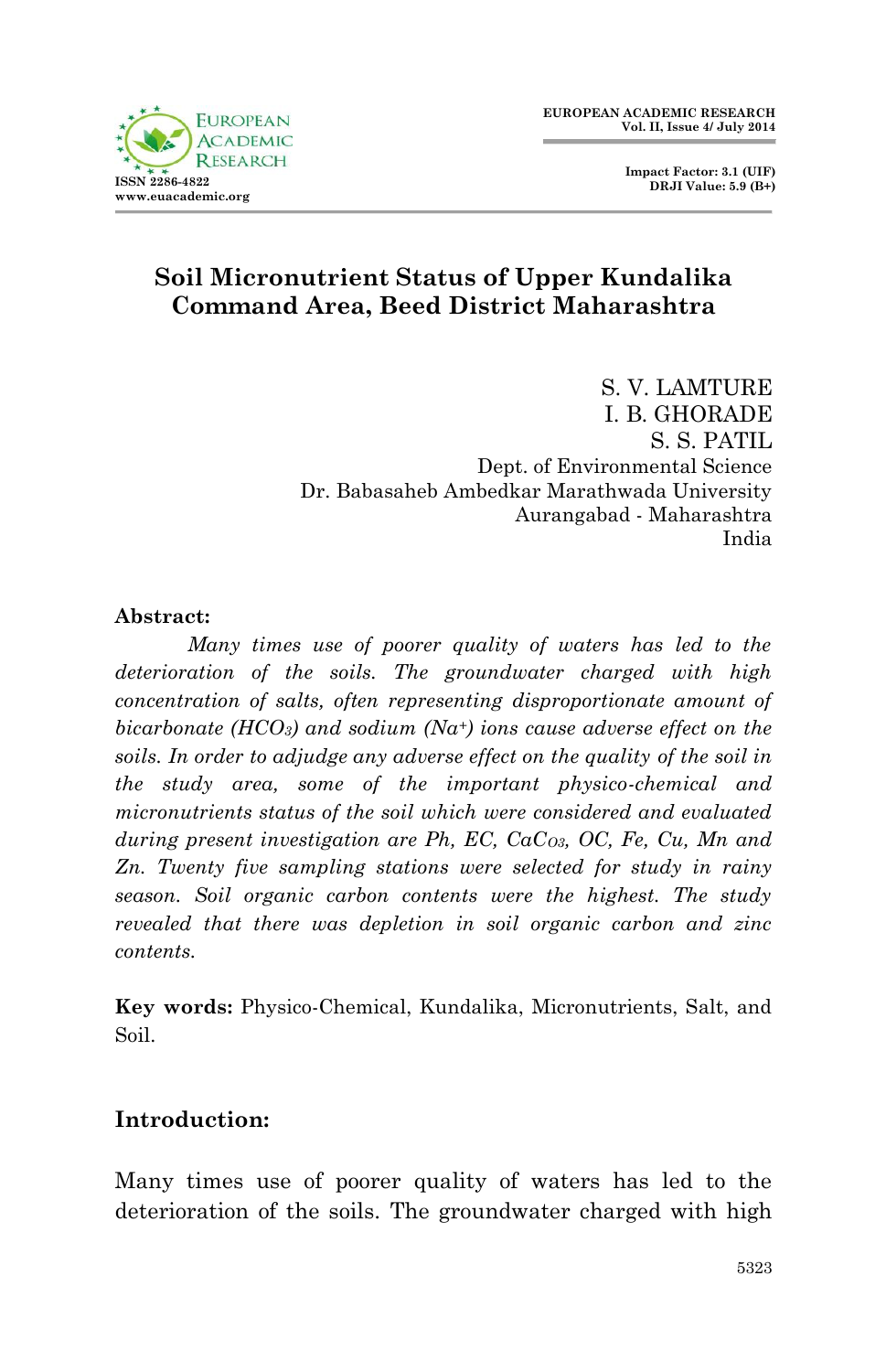#### S. V. Lamture, I. B. Ghorade, S. S. Patil*-* **Soil Micronutrient Status of Upper Kundalika Command Area, Beed District Maharashtra**

concentration of salts, often representing disproportionate amount of bicarbonate  $(HCO<sub>3</sub>)$  and sodium  $(Na<sup>+</sup>)$  ions cause adverse effect on the soils. There are two major categories of soil i.e. zonal and drift. The zonal soil occurs usually in relatively flat or undulating areas formed as result of weathering (Patil, et.al. 2014). The studies on the effect of irrigation water on the soil properties have been carried out by several workers (Hausenbuiller *et.al*., 1960; Singh., et.al., 1967; Yaron and Thomas, 1968; Singh and Sharma, 1970; Paliwal and Maliwal, 1971; Madhav Rao *et.al*., 1979). Therefore, in order to adjudge any adverse effect on the quality of the soil in the study area. Saline soils contain sufficient soluble salts but possess usually low pH (less than 8.5). The amount of exchangeable sodium is low i.e. < 15% of total exchange capacity. Such soils observed in flocculation condition could leach excess salts below the root zone during irrigation (Mahida, 1981). The soils when contain excess of exchangeable calcium  $(Ca^{2+})$ , the soil is known as saline soil (Daji, 1985). The term saline is however, used by USDA (1954) in connection with soils for which the conductivity of saturation extract is more than 4 mmhos/ $\text{Cm}$ <sup>1</sup> at 25<sup>o</sup>C and ESP is less than 15. The process of accumulation of salts leading to the formation of saline soils is known as salinization. The pH value of a normal soil can be considered as an index of its exchangeable cation saturation (USDA, 1954). Hence, the availability of many plant nutrients depends on the pH of the soil. The nutrients like iron (Fe), zinc (Zn), copper (Cu), manganese (Mn) etc. are available more in acid than in alkaline soils (Hassan, 2012).

### **Material and Methods**:

Analysis of the samples was carried out in rainy season throughout the 4 months during the year 2013-2014. Each parameter was analysed monthly. In order to undertake accurate estimation of soil quality, soil analysis were done for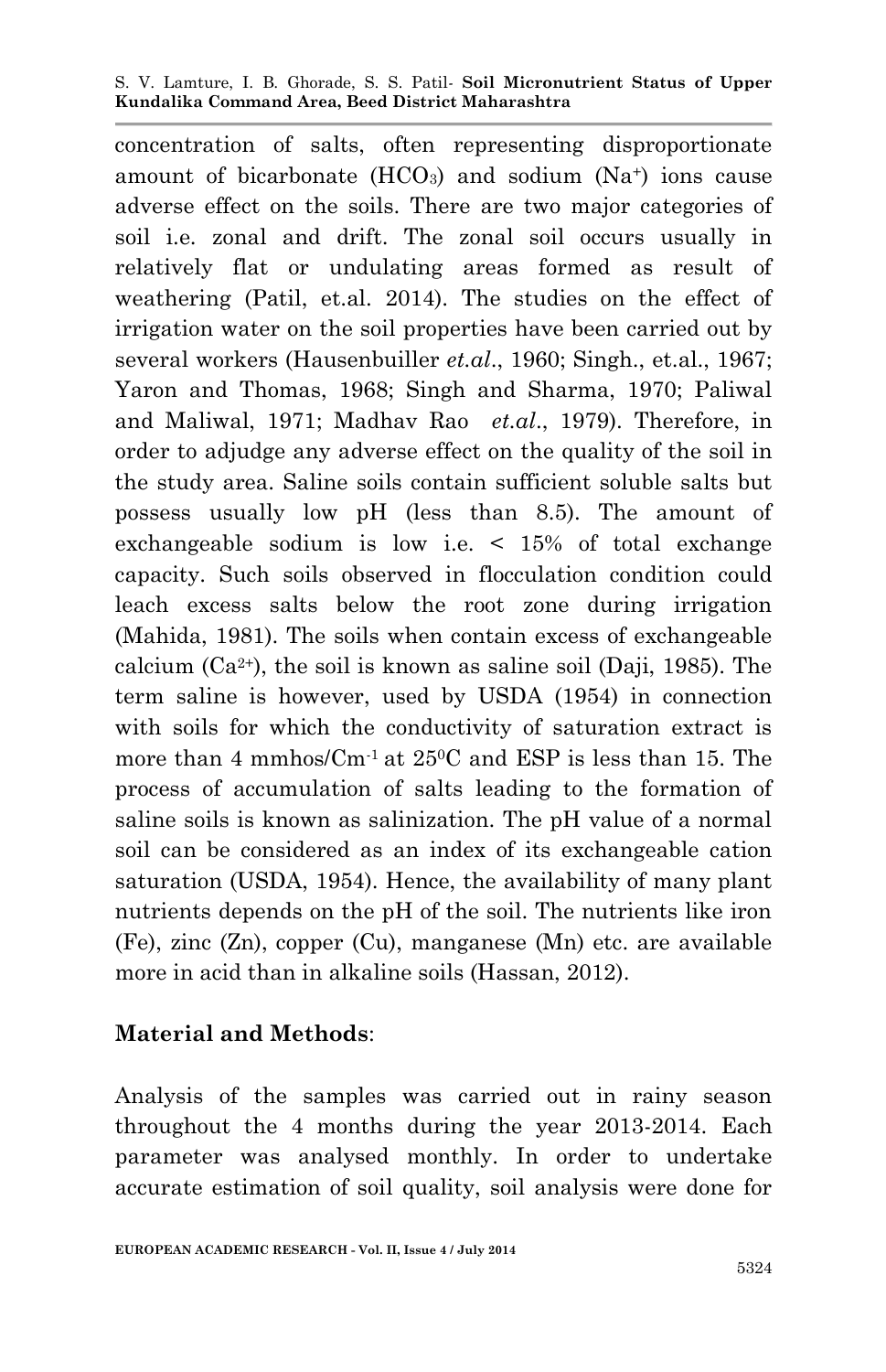S. V. Lamture, I. B. Ghorade, S. S. Patil*-* **Soil Micronutrient Status of Upper Kundalika Command Area, Beed District Maharashtra**

the parameters like pH, EC,  $CaCO<sub>3</sub>$ , OC, Fe, Cu, Mn, Zn. These analyses were carried out by referring the standard procedures according of APHA, AWWA, and WPCT, 1995, Trividy, and Goel (1986) and NEERI (1986) and as per American society of Agronomy (Anonymous, 1965) and for micronutrients, jackson (1958) Avilable Fe, Mn, Zn, and Cu were extracted using DTPA (Lindsay and Norvell 1978) and estimated by Atomic Absorption Spectrophotometer. In the study, the overall structure of the study area is taken into consideration while selecting the sampling cities.

#### **Results and discussion:**

#### **pH:**

In the present study for all soil samples the pH was observed to be above 7.0 except samples no. 21, 22 and 23. It ranged from 6.92 (Sample No.-21) to 7.57 (Sample No.-18) (Table No.1 and Fig.No. 1) reflecting saline nature of the soils. According to USDA (1954) the alkaline soils having pH 8.5 to 10.0 are considered as alkali soils, and those having less than 8.5 are saline soils. Using these criteria, the soil from the study area can be classified as saline soils as they have pH less than 8.5, all the samples in rainy season for the year 2013-14. The range 5 to 7.5 most of the elements are available to the plant (Manish., 2014). Increase in soil pH has significant effect on seed germination (Reddy, 1991). The nutrients like iron (Fe), zinc (Zn), Copper (Cu), manganese (Mn) etc. are available more in acidic than in alkaline soils. In alkaline and calcareous soils, the availability of potassium (K), phosphorus (PO4), iron (Fe) and many minor elements is reduced and hence, the addition of fertilizers carrying these elements is necessary for such soils. Thus, the pH of soil plays a very important role in maintaining the soil fertility (Ghorade, 2013).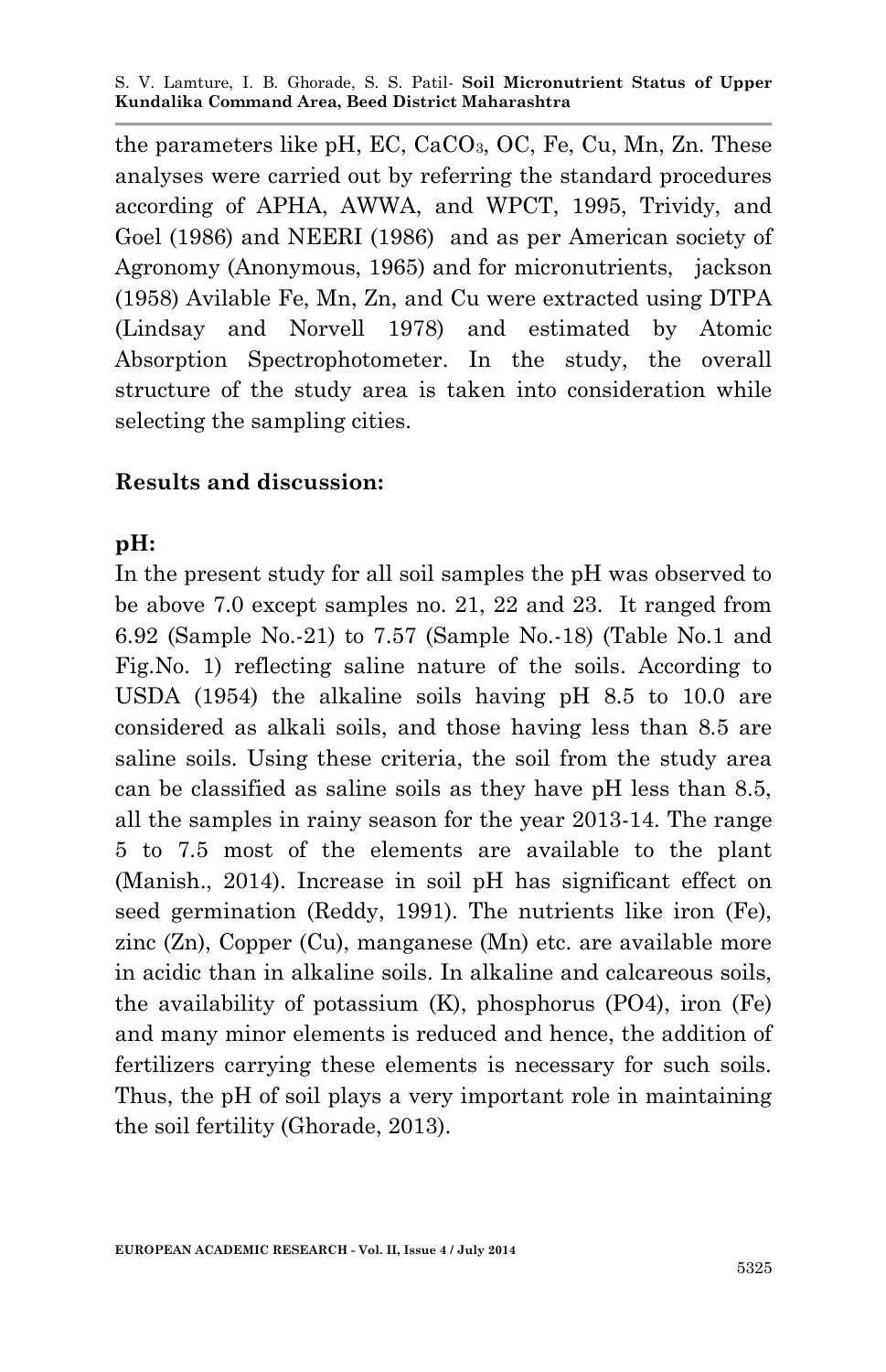### **EC (dsm-1):**

Soil salinity is a measure of the total amount of soluble salt in soil. As salinity levels increase, plants extract water less easily from soil, aggravating water stress conditions. High soil salinity can also cause nutrient imbalances, result in the accumulation of elements toxic to plants and reduce water infiltration if the level of one salt element sodium is high. The EC is characterized mainly by cations (Na<sup>+</sup>, K<sup>+</sup> Ca<sup>2+</sup> and Mg<sup>2+</sup>) and anions like  $Cl<sub>1</sub>$ ,  $SO<sub>4</sub><sup>2</sup>$  along with bicarbonate, phosphate, nitrate etc. The EC is also used as an index of grading the soil type along with ESP and pH of the soil (USDA, 1954). The EC value of saturated soil paste up to 1 mmhos/ $\text{Cm}$ <sup>1</sup> and above that is considered to be saline soils (USDA, 1954). The EC is measure of soluble salts present in the soil solutions and gives indication whether the soil is suitable to raise a particular crop on that field. In the present study the EC values of the soils in the study area vary from 0.124 (Sample No.-8) to 0.626 dsm-1. (Sample No.-16) (Table No.1 and Fig.No. 1). It indicate that the soil of the study area were low in soluble salt concentration which is well within the safe limit of EC range, designated for normal soils.

# **CaCO3 (gm/kg):**

The calcium carbonate affects the productivity of crop because it fixes most of the essential nutrient elements. Calcium carbonate high or low it may due to physiographic location of the area, which come under low laying areas where the deposition of transported CaCo3 material may be observed. In the present study  $CaCo<sub>3</sub>$  varied from 0.2 (Sample No.-20) to 8.0 mg/gk (Sample No.-7). (Table No.1 and Fig.No. 1).

# **OC (gm/kg):**

Organic carbon is responsible to determine the fertility and the productivity of soil. The organic carbon content in the soil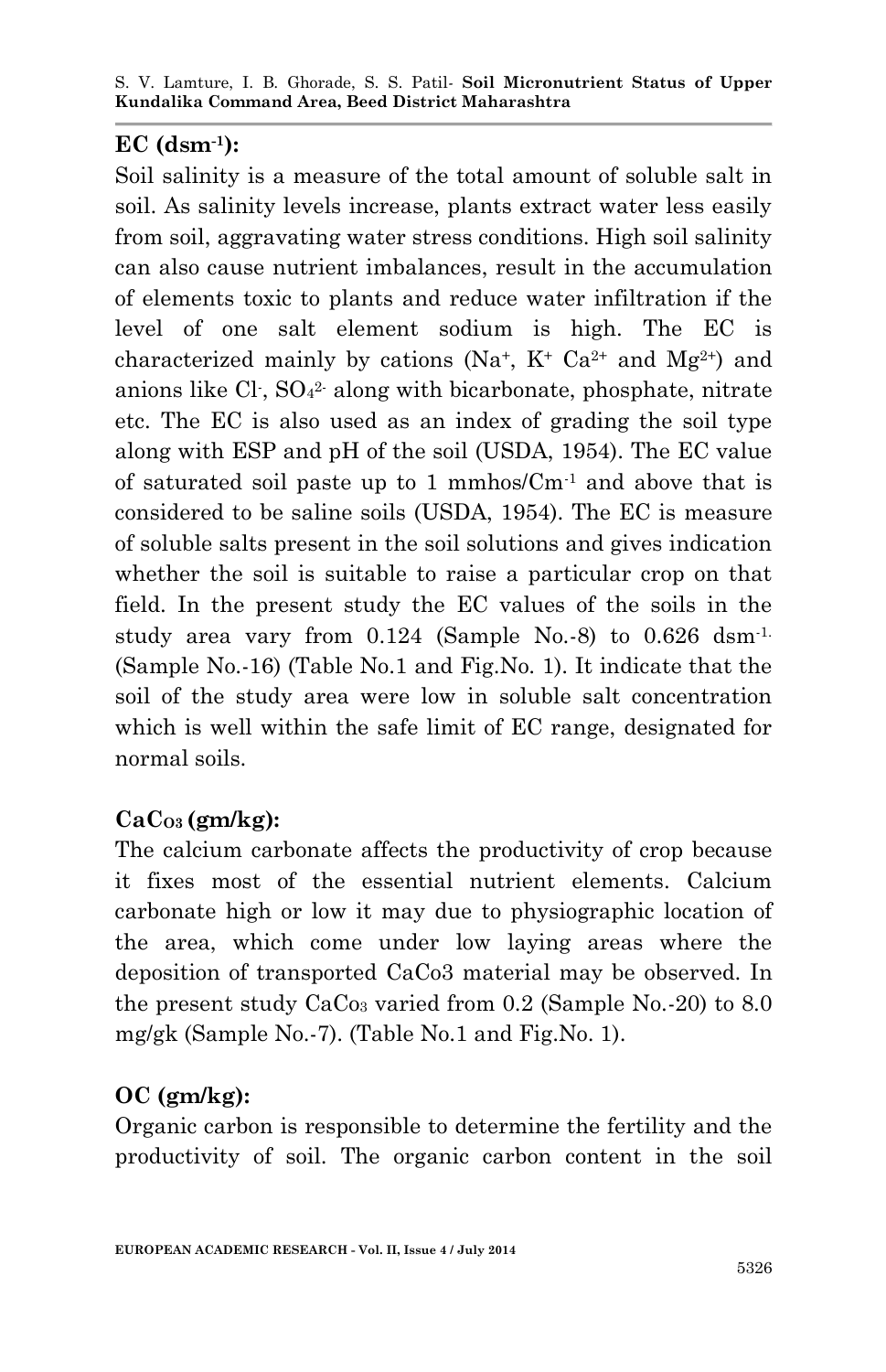varied from 0.14 (Sample No.-12) to 1.26 mg/gk (Sample No.- 10). (Table No.1 and Fig.No. 1).

### **Fe (mg/kg):**

In the present study iron content in the soil varied from 0.050 (Sample No.-11) to 3.838 mg/kg. (Sample No.-17). In this area iron is low and deficient in the soils. The value of iron below the critical limit. The low value of iron may be due to calcareousness of the soil (Bandopadhyay and Adhikari, 1975). (Table No.1 and Fig.No. 1).

# **Cu (mg/kg):**

In the present study Cu content in the soil varied from 0.102 (Sample No.-11) to 5.418 mg/kg. (Sample No.-1). The values of Cu were above the critical limit for the black soil region. It suggest that the soils are well supplied with Cu and did not to bother about the availability of these nutrients in that particular soils. (Table No.1 and Fig.No. 1).

# **Mn (mg/kg):**

In the present study Mn content in the soil varied from 0.642 (Sample No.-4) to 5.784 mg/kg. (Sample No.-8). The values of Mn were above the critical limit for the black soil region. It suggest that the soils are well supplied with Mn and did not to bother about the availability of these nutrients in that particular soils. Some of the soils show higher amount of Mn which may be due to low amount of  $CaCo<sub>3</sub>$ . Similar observations were reported by Lodha and Baser (1971). Patil and Singte, (1982) and Manish Thakare (2014). (Table No.1 and Fig.No. 1).

# **Zn (mg/kg):**

In the present study Zn content in the soil varied from 0.224 (Sample No.-7 & 22) to 0.878 mg/kg. (Sample No.-4).The Zn value which is below the critical limit (0.6 ppm) of Maharashtra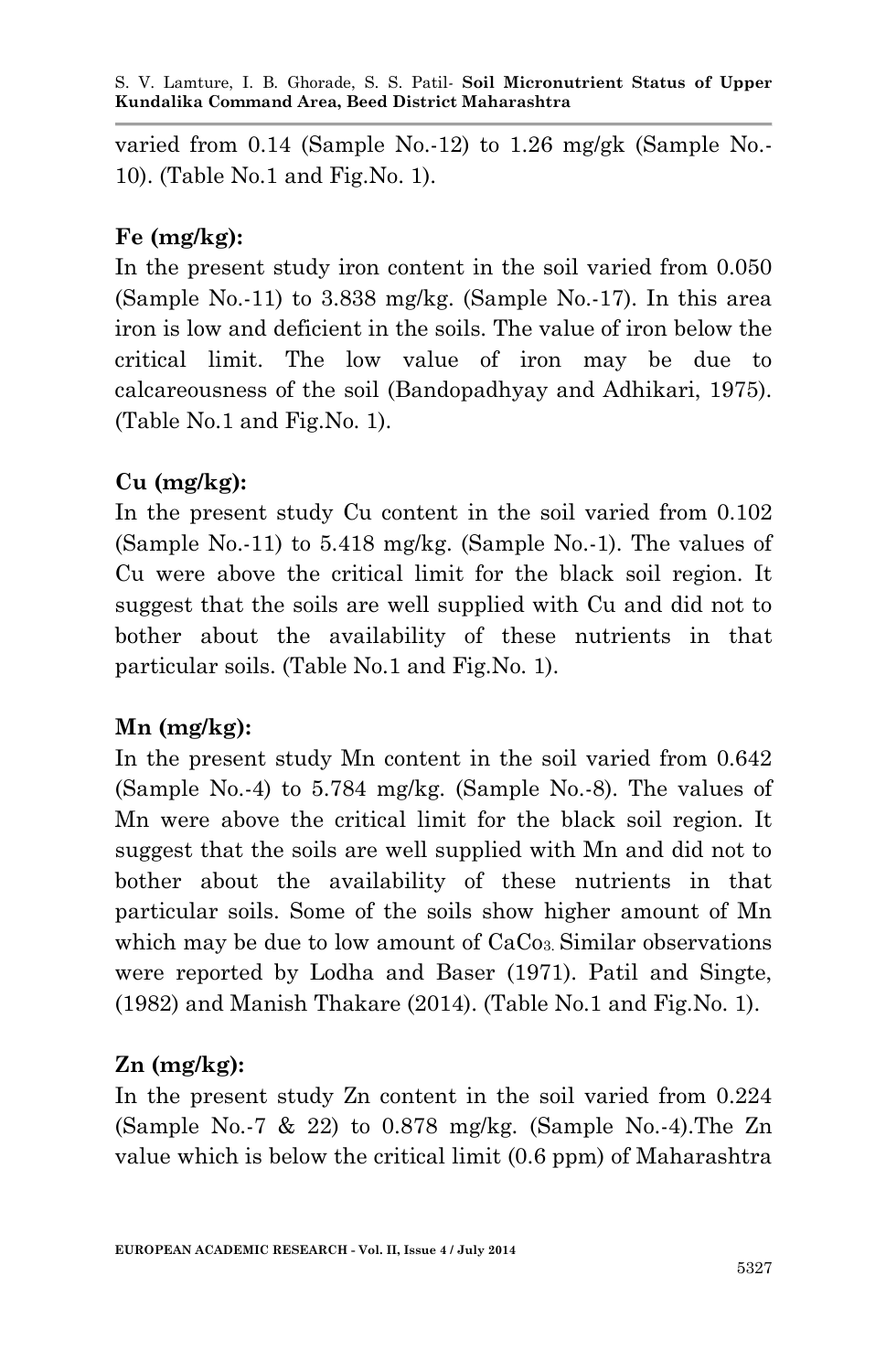soils. Zinc is very low and deficient in these soils. (Table No.1 and Fig. No. 1).

| Sample         | pH   | EC          | CaCO <sub>3</sub> | ${\rm OC}$ | Micronutrients (mg/kg) |       |       |       |
|----------------|------|-------------|-------------------|------------|------------------------|-------|-------|-------|
| No.            |      | $d$ sm $-1$ | gm/kg             | gm/kg      | Fe                     | Cu    | Mn    | Zn    |
| 1              | 7.33 | 0.133       | 0.2               | 0.61       | 1.906                  | 5.418 | 1.626 | 0.304 |
| $\overline{2}$ | 7.37 | 0.131       | 5.5               | 0.59       | 1.186                  | 3.088 | 3.062 | 0.530 |
| 3              | 7.35 | 0.263       | 1.9               | 0.45       | $1.820\,$              | 1.890 | 2.240 | 0.554 |
| $\overline{4}$ | 7.30 | 0.360       | 1.5               | 0.72       | 2.748                  | 4.824 | 0.642 | 0.878 |
| 5              | 7.22 | 0.151       | 1.4               | 0.65       | 3.260                  | 3.456 | 4.156 | 0.818 |
| 6              | 7.18 | 0.178       | 1.5               | 0.36       | 1.980                  | 2.310 | 1.392 | 0.618 |
| $\overline{7}$ | 7.46 | 0.129       | 8.0               | 0.93       | 2.126                  | 4.858 | 3.816 | 0.224 |
| 8              | 7.35 | 0.124       | 7.1               | 0.34       | 2.260                  | 1.714 | 5.784 | 0.352 |
| 9              | 7.24 | 0.422       | 5.4               | 0.76       | 1.642                  | 2.906 | 2.470 | 0.398 |
| 10             | 7.09 | 0.242       | 7.2               | 1.26       | 1.024                  | 2.178 | 2.032 | 0.324 |
| 11             | 7.27 | 0.226       | 2.8               | 0.99       | 0.050                  | 0.102 | 2.032 | 0.504 |
| 12             | 7.28 | 0.476       | 2.3               | 0.14       | 0.386                  | 1.312 | 4.772 | 0.434 |
| 13             | 7.27 | 0.431       | 5.8               | 0.94       | 2.748                  | 3.580 | 5.726 | 0.478 |
| 14             | 7.32 | 0.139       | 0.3               | 0.17       | 1.118                  | 3.212 | 5.378 | 0.250 |
| 15             | 7.15 | 0.204       | 1.7               | 0.74       | 0.170                  | 2.944 | 1.966 | 0.306 |
| 16             | 7.02 | 0.626       | 1.1               | 0.27       | 2.004                  | 3.092 | 2.984 | 0.578 |
| 17             | 7.37 | 0.185       | 7.5               | 0.40       | 3.838                  | 3.324 | 3.674 | 0.538 |
| 18             | 7.57 | 0.257       | 1.0               | 0.55       | 1.704                  | 2.682 | 3.438 | 0.360 |
| 19             | 7.01 | 0.163       | 0.5               | 0.24       | 3.318                  | 2.286 | 2.736 | 0.512 |
| 20             | 7.33 | 0.210       | 0.2               | 0.36       | 1.198                  | 3.504 | 1.716 | 0.424 |
| 21             | 6.92 | 0.463       | 1.9               | 0.27       | 1.094                  | 4.488 | 1.966 | 0.352 |
| 22             | 6.94 | 0.242       | 1.5               | 0.36       | 1.980                  | 1.714 | 2.470 | 0.224 |
| 23             | 6.94 | 0.226       | 2.8               | 0.45       | 1.642                  | 2.312 | 2.240 | 0.530 |
| 24             | 7.29 | 0.431       | 1.7               | 0.93       | 1.820                  | 3.088 | 3.478 | 0.324 |
| 25             | 7.27 | 0.204       | 1.4               | 0.59       | 1.198                  | 1.312 | 2.984 | 0.250 |

**Table No. 1: Physico-Chemical and Micronutrient status of soil Samples in Rainy season during the year 2013-14.**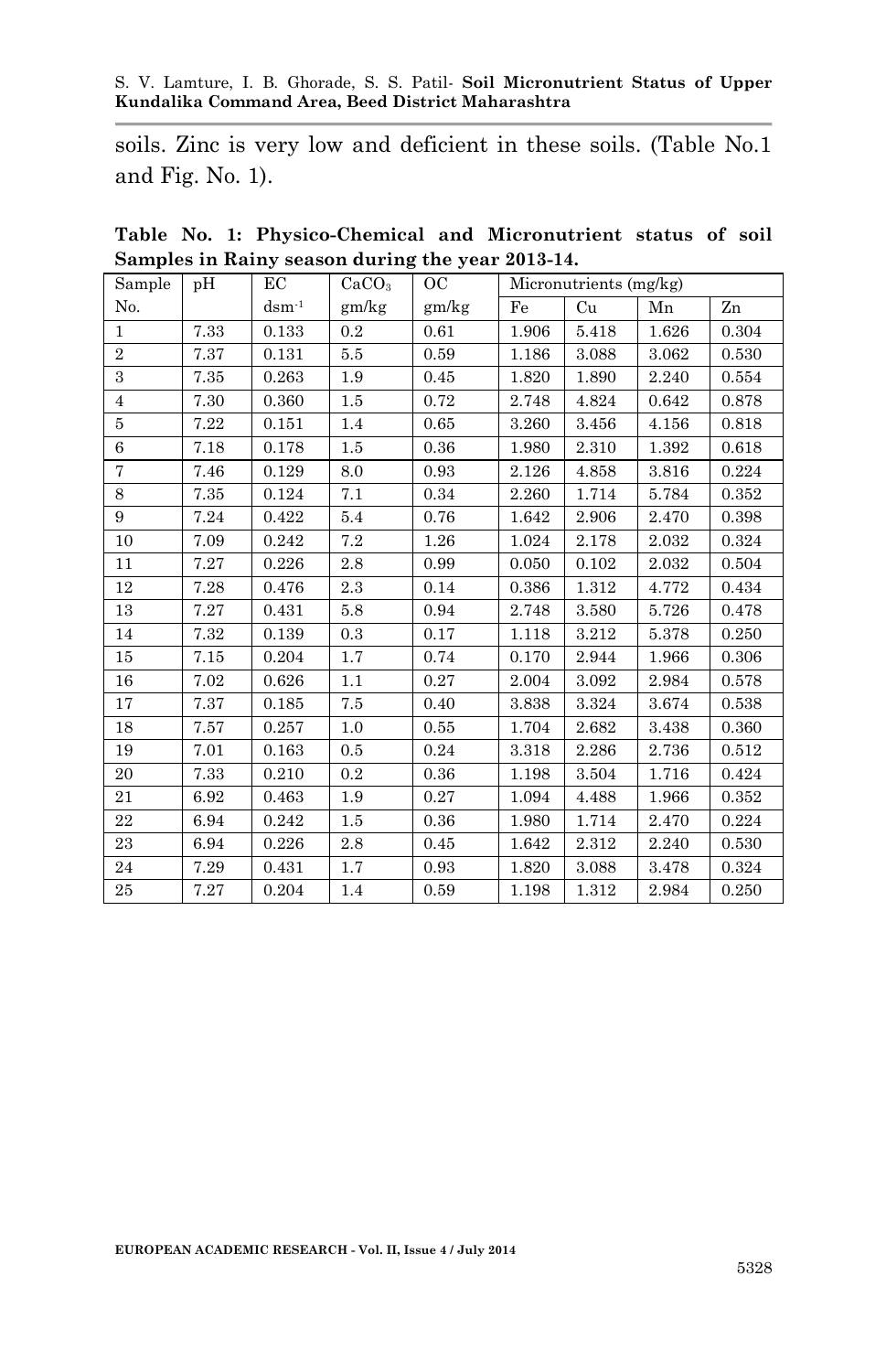**Fig. No. 1: Physico-Chemical and Micronutrient status of soil. Samples in Rainy season during the year 2013-14.**



# **Conclusion:**

The micronutrient status after observing the value of Cu and Mn are above critical limit whereas Zn and Fe are found to be low in these soils. From the above observation it is clear that the low productivity of the soils of upper Kundalika command area may be attributed to the very low values of Zinc and Iron which are essential elements for the plant growth.

### **REFERENCES:**

- American Public Health Association (APHA), American Water works Association and Water Pollution control Federation. 1995. *Standards Methods for the examination of water and waste water.* Edited by A. D. Eaton, L.S. Clesceri, A.E. Greenberg, and R.R.Trussel. 19th Ed. APHA, Washington D.C.
- Anonymous. 1965. *Methods of soil Analysis*. Part 1 & 2. Edited by C.A. Black American Society of Agronomy, Madison, Wisconsin, USA. 1572.
- Daji, J.A. 1985. *A Text book of Soil Science*. Bombay: Media Promoters and Publishers Pvt. Ltd. p. 380.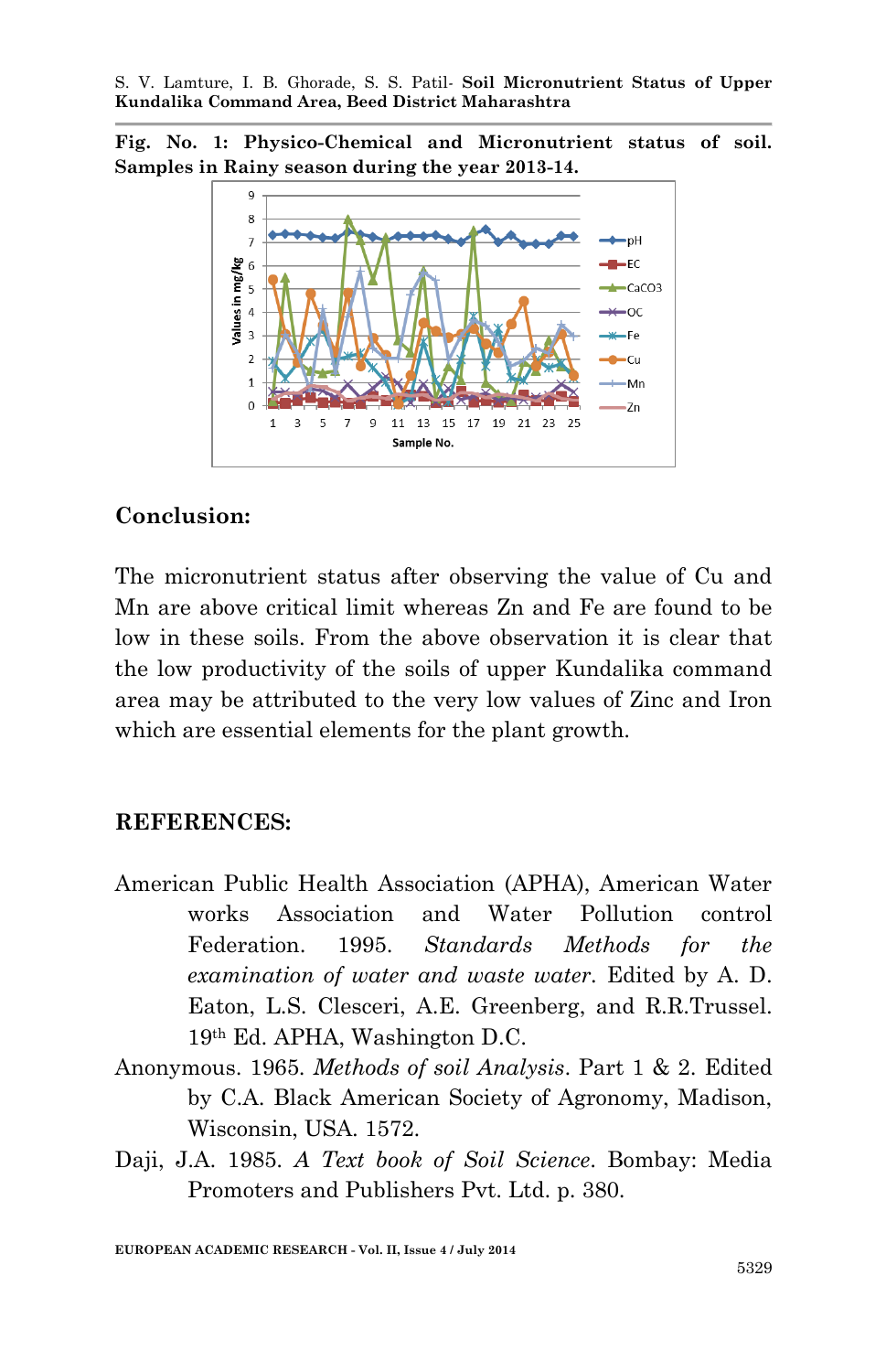- Ghorade, I.B. 2013. *Ecosustainability Assessment of Godavari river water for sustainable Utilization*. Ph.D. Thesis, Dr. B.A.M. University, Aurangabad.
- Hassan, A.A.S. 2012. *Ground water quality of Aurangabad Industrial Area.* Ph.D. Thesis Dr. B.A.M. University, Aurangabad.
- Hausenbuiller, R.L., M.A. Haque and Abdul Wehab. 1960. "Some effects of irrigation waters of different quality on soil properties." *Soil. Sci.* 90: 357-364.
- Jackson, M.L. 1967. *Soil Chemical Analysis*. Indian Edition, New Delhi: Prentice Hall of India, Pvt. Ltd. Pp-221-241.
- Lindsay, W.L. and Norvell, W. A. 1978. *Soil Science Sco. Of America.* Pp-241-242.
- Lodha A.M. and Baser, B.L. 1971. "Available copper, Boron and Iron status of Rajasthan soils." *J. of Indian Soc. Soil Sci.* 19 (4): 407-413.
- Madhav Rao, A.R., V.M. Katti and S. Panchakshraiah. 1979. "Effect of Saline water on chemical properties and microbiological population in black soil in Mysor." *J. Agric. Sci*. 13: 262-264.
- Mahida, U.N. 1981. *Water Pollution and Disposal of waste water on land.* New Delhi: Tata McGraw-Hill Publ.
- Manual on Water and wastewater analysis. 1986. National Environmental Engineering Research Institute (NEERI). Nehru Marg, Nagpur.
- Paliwal, K.V. and G.L. Maliwal. 1971. "Some relation between constituents of irrigation waters and properties of irrigated soils of western Rajasthan." *J. Ind. Soc. Soil. Sci*. 19(3): 299-303.
- Patil, S.S., Gandhe, H.D., and Ghorade, I.B. 2014. "Assessment of Physicochemical Properties of soil samples of Ahmednagar Industrial Area, Ahmednagar (Maharashtra)." *European Academic Research* 2(2): 2581-2600.